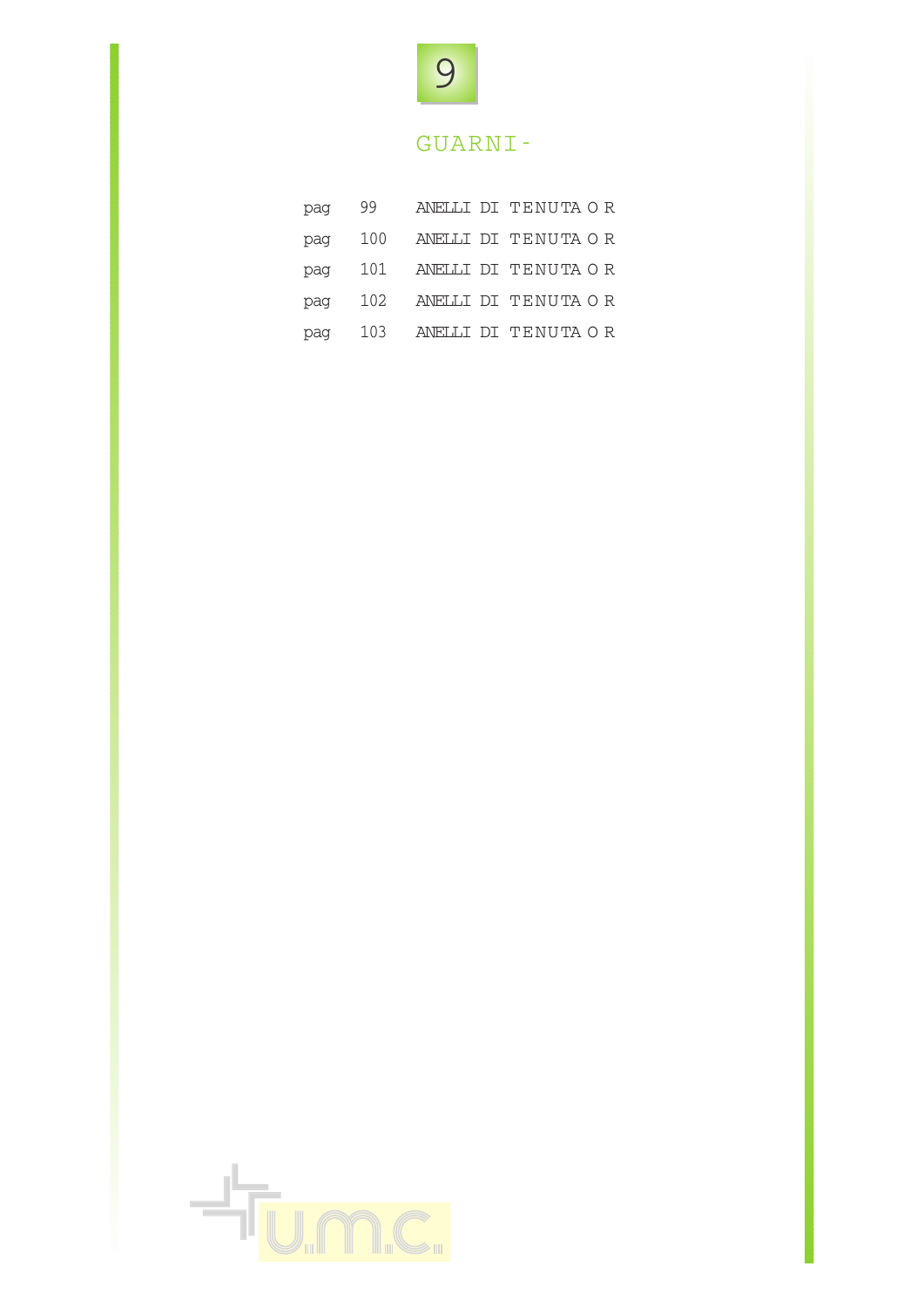## ANELLI DI TENU-





| Gola                 | $C_{\text{mm}}$ ) | 2.5            | 3.5            | 4.5          | 7                | 9.5          |
|----------------------|-------------------|----------------|----------------|--------------|------------------|--------------|
|                      |                   |                |                |              |                  |              |
| codice               | Α                 | B              | Ε              | F            | d                | Т            |
| OR02007              | $\overline{2}$    | 5.0            | 1.8            | 5            | 1.78             | 1.78         |
| OR02010              | 2.5               | 5.6            | 2.6            | 5.8          | 2.57             | 1.78         |
| OR02012              | 3                 | 6.0            | 3.4            | 6            | 2.90             | 1.78         |
| OR02015              | 4                 | 6.8            | 4.4            | 7            | 3.69             | 1.78         |
| OR02018<br>OR02021   | 5<br>5.5          | 7.6<br>8.3     | 5.4<br>5.4     | $\,8\,$<br>8 | 4.48<br>5.28     | 1.78<br>1.78 |
| OR02025              | 6                 | 8.8            | 6.4            | 9            | 6.07             | 1.78         |
| OR00106              | $\overline{7}$    | 9.8            | 7.4            | 10           | 6.75             | 1.78         |
| OR02031              | 8                 | 10.6           | 8.4            | 11           | 7.66             | 1.78         |
| OR00108              | 9                 | 11.6           | 9.4            | 12           | 8.73             | 1.78         |
| OR02037<br>OR02043*  | 10<br>11          | 12.6<br>13.6   | 10.4<br>11.4   | 13<br>14     | 9.25             | 1.78         |
| OR00114*             | 11                | 13.6           | 12.4           | 15           | 10.82<br>11.11   | 1.78<br>1.78 |
| OR02050*             | 13                | 15.6           | 13.4           | 16           | 12.42            | 1.78         |
| OR02056              | 14                | 16.6           | 15.4           | 18           | 14.00            | 1.78         |
| OR02062*             | 16                | 18.6           | 16.4           | 19           | 15.60            | 1.78         |
| OR02068              | 17                | 19.6           | 18.4           | 21           | 17.17            | 1.78         |
| OR02075*<br>OR02081* | 19<br>21          | 21.6<br>23.6   | 19.4<br>21.4   | 22<br>24     | 18.17<br>20.35   | 1.78<br>1.78 |
| OR02087*             | 22                | 24.6           | 23.4           | 26           | 21.95            | 1.78         |
| OR02093*             | 24                | 26.6           | 24.4           | 27           | 23.52            | 1.78         |
| OR02100*             | 25                | 27.6           | 25.4           | 28           | 25.12            | 1.78         |
| OR02106*             | 27                | 29.6           | 27.4           | 30           | 26.70            | 1.78         |
| OR02112*             | 28                | 30.6           | 29.4           | 32           | 28.30            | 1.78         |
| OR02118*<br>OR02125* | 30<br>32          | 32.6<br>34.6   | 30.4<br>32.4   | 33<br>35     | 29.87<br>31.47   | 1.78<br>1.78 |
| OR02131*             | 33                | 35.6           | 33.4           | 36           | 33.05            | 1.78         |
| OR02137*             | 35                | 37.6           | 35.4           | 38           | 34.65            | 1.78         |
| OR02150*             | 38                | 40.6           | 38.4           | 41           | 37.82            | 1.78         |
| OR02162*             | 41                | 43.6           | 42.4           | 45           | 41.00            | 1.78         |
| OR02175*             | 44                | 46.6           | 45.4           | 48           | 44.17            | 1.78         |
| OR02187*<br>OR02200* | 48<br>51          | 50.6<br>53.6   | 48.4<br>51.4   | 51<br>54     | 47.35<br>50.52   | 1.78<br>1.78 |
| OR02212*             | 54                | 56.6           | 54.4           | 57           | 53.70            | 1.78         |
| OR02224*             | 57                | 59.6           | 57.4           | 60           | 56.87            | 1.78         |
| OR02237*             | 60                | 62.6           | 61.4           | 64           | 60.05            | 1.78         |
| OR02250*             | 64                | 66.6           | 64.4           | 67           | 63.22            | 1.78         |
| OR02262*             | 67                | 69.6           | 67.4           | 70           | 66.40            | 1.78         |
| OR02275*<br>OR02287* | 70<br>73          | 72.6<br>75.6   | 70.4<br>73.4   | 73<br>76     | 69.57<br>72.75   | 1.78<br>1.78 |
| OR02300*             | 76                | 78.6           | 76.4           | 79           | 75.92            | 1.78         |
| OR02325*             | 82                | 84.6           | 82.4           | 85           | 82.27            | 1.78         |
| OR02350*             | 89                | 91.6           | 89.4           | 92           | 88.62            | 1.78         |
| OR02375*             | 95                | 97.6           | 95.4           | 98           | 94.97            | 1.78         |
| OR02400*<br>OR02425* | 102               | 104.6          | 102.4          | 105          | 101.32           | 1.78         |
| OR02450*             | 108<br>114        | 110.6<br>116.6 | 108.4<br>114.4 | 111<br>117   | 107.67<br>114.02 | 1.78<br>1.78 |
| OR02475*             | 121               | 123.6          | 121.4          | 124          | 120.37           | 1.78         |
| OR02500*             | 127               | 129.6          | 127.4          | 130          | 126.72           | 1.78         |
| OR02525*             | 133               | 135.6          | 133.4          | 136          | 133.07           | 1.78         |
| OR03021              | 5                 | 9.5            | 5.9            | 10           | 5.23             | 2.62         |
| OR03024              | 5                 | 10.5           | 6.9            | 11           | 6.02             | 2.62         |
| OR03030              | 8                 | 12.5           | 8.9            | 13           | 7.59             | 2.62         |
| OR00109<br>OR03037   | 9<br>9            | 13.5<br>13.5   | 9.9<br>9.9     | 14<br>14     | 9.13<br>9.19     | 2.62<br>2.62 |
| OR00112              | 10                | 14.5           | 10.9           | 15           | 9.92             | 2.62         |
| OR03043              | 11                | 15.5           | 11.9           | 16           | 10.78            | 2.62         |
| OR00115              | 12                | 16.5           | 12.9           | 17           | 11.91            | 2.62         |
| OR03050              | 12.5              | 16.7           | 13.9           | 18           | 12.37            | 2.62         |
| OR00117<br>OR03056   | 13                | 17.4           | 13.9           | 18<br>19     | 13.10            | 2.62         |
| OR00119              | 14<br>15          | 18.4<br>19.4   | 14.9<br>15.9   | 20           | 13.95<br>15.08   | 2.62<br>2.62 |
| OR03062              | 15.5              | 19.8           | 16.9           | 21           | 15.54            | 2.62         |
| OR00121              | 16                | 20.1           | 16.9           | 21           | 15.88            | 2.62         |
| OR03068              | 17                | 21.1           | 17.9           | 22           | 17.13            | 2.62         |
| OR00123              | 18                | 22.1           | 18.9           | 23           | 17.86            | 2.62         |
| OR03075<br>OR03081*  | 19                | 23.1           | 19.9           | 24           | 18.72            | 2.62         |
| OR00128*             | 20<br>21          | 24.1<br>25.1   | 20.9<br>21.9   | 25<br>26     | 20.24<br>20.63   | 2.62<br>2.62 |
| OR03087              | 22                | 26.1           | 22.9           | 27           | 21.89            | 2.62         |
| OR00130*             | 23                | 27.1           | 22.9           | 27           | 22.22            | 2.62         |
| OR03093              | 24                | 28.1           | 24.9           | 29           | 23.47            | 2.62         |
| OR00132*             | 24                | 28.1           | 24.9           | 29           | 23.81            | 2.62         |
| OR03100*             | 25                | 29.1           | 25.9           | 30           | 25.07            | 2.62         |
| OR03106*<br>OR03112* | 27<br>28          | 31.1<br>32.1   | 27.9<br>28.9   | 32<br>33     | 26.65<br>28.25   | 2.62<br>2.62 |
| OR03118*             | 30                | 34.1           | 30.9           | 35           | 29.82            | 2.62         |
| OR03125*             | 32                | 36.1           | 32.9           | 37           | 31.42            | 2.62         |
| OR03131*             | 33                | 37.1           | 33.9           | 38           | 32.99            | 2.62         |
| OR03137*             | 35                | 39.1           | 35.9           | 40           | 34.60            | 2.62         |
| OR03143*             | 36                | 40.1           | 36.9           | 41           | 36.14            | 2.62         |
| OR03150*             | 38                | 42.1           | 38.9           | 43<br>45     | 37.77            | 2.62         |
| OR03156*<br>OR03162* | 40<br>41          | 44.1<br>45.1   | 40.9<br>41.9   | 46           | 39.34<br>40.95   | 2.62<br>2.62 |
| OR03168*             | 43                | 47.1           | 43.9           | 48           | 42.52            | 2.62         |
|                      |                   |                |                |              |                  |              |

Corda T (mm) 1.78 2.62 3.53 5.34 7.0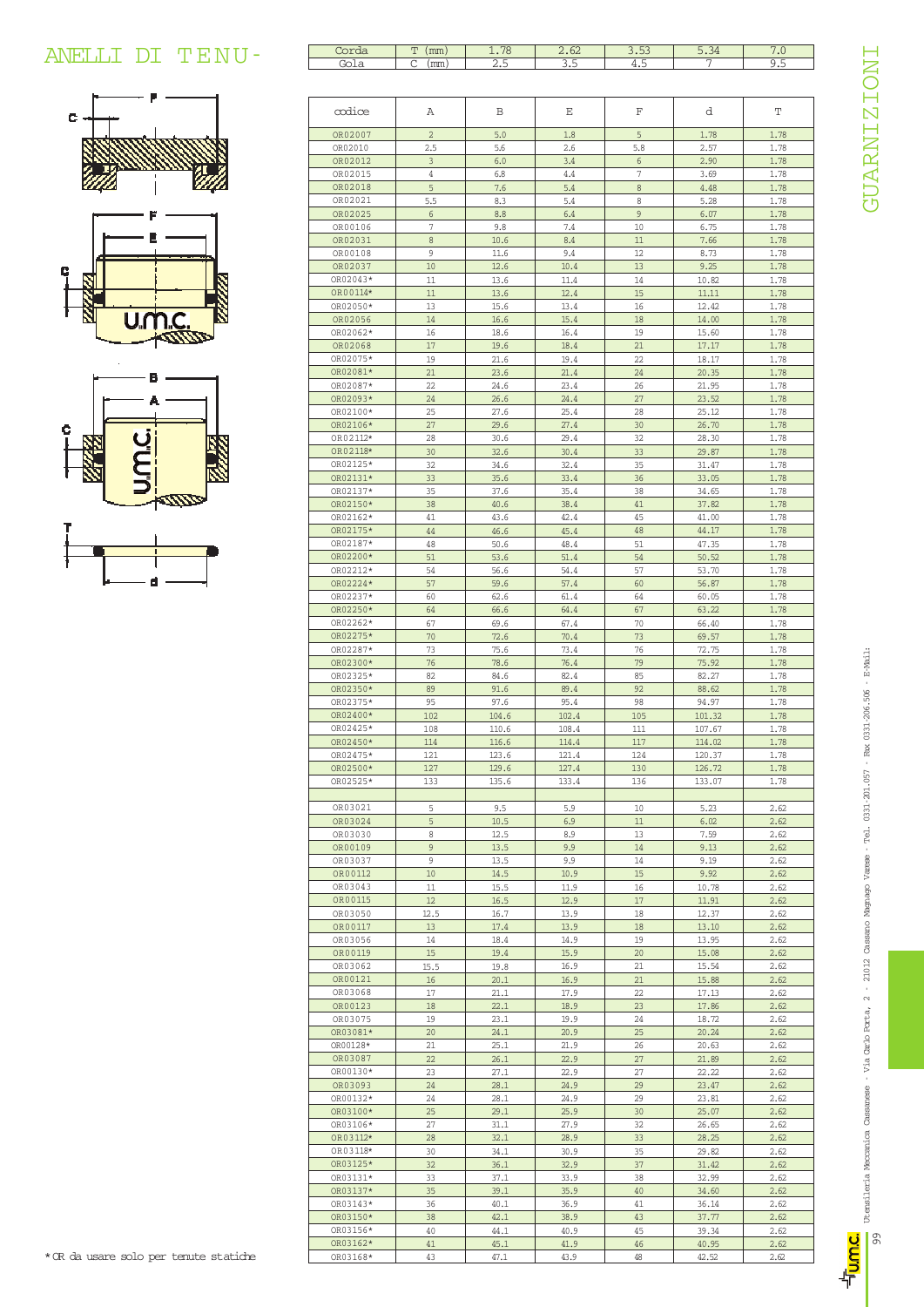**GUARNIZIONI** GUARNIZIONI

| Corda<br>Gola | $T \text{ (mm)}$ |       |       |      |        |      |
|---------------|------------------|-------|-------|------|--------|------|
|               |                  | 1.78  | 2.62  | 3.53 | 5.34   | 7.0  |
|               | $C$ (mm)         | 2.5   | 3.5   | 4.5  | 7      | 9.5  |
|               |                  |       |       |      |        |      |
|               |                  |       |       |      |        |      |
|               |                  |       |       |      |        |      |
| mdice         | Α                | В     | Ε     | F    | d      | Т    |
|               |                  |       |       |      |        |      |
| OR03175*      | 44               | 48.1  | 44.9  | 49   | 44.12  | 2.62 |
| OR03181*      | 46               | 50.1  | 46.9  | 51   | 45.69  | 2.62 |
| OR03187*      | 48               | 52.1  | 48.9  | 53   | 47.30  | 2.62 |
|               | 49               |       |       | 54   |        |      |
| OR03193*      |                  | 53.1  | 49.9  |      | 48.89  | 2.62 |
| OR03200*      | 51               | 55.1  | 51.9  | 56   | 50.47  | 2.62 |
| OR03206*      | 52               | 56.1  | 52.9  | 57   | 52.07  | 2.62 |
| OR03212*      | 54               | 58.1  | 54.9  | 59   | 53.65  | 2.62 |
| OR03218*      | 55               | 59.1  | 56.9  | 61   | 55.25  | 2.62 |
| OR03225*      | 57               | 61.1  | 57.9  | 62   | 56.82  | 2.62 |
| OR03231*      | 59               | 63.1  | 59.9  | 64   | 58.42  | 2.62 |
| OR03237*      | 60               | 64.1  | 60.9  | 65   | 60.00  | 2.62 |
| OR03243*      | 62               | 66.1  | 62.9  | 67   | 61.60  | 2.62 |
| OR03250*      | 63               | 67.1  | 63.9  | 68   | 63.17  | 2.62 |
| OR03256*      | 65               | 69.1  | 65.9  | 70   | 64.77  | 2.62 |
| OR03262*      | 67               | 72.1  | 67.9  | 72   | 66.35  | 2.62 |
|               |                  |       |       |      |        |      |
| OR03268*      | 68               | 72.1  | 68.9  | 73   | 67.95  | 2.62 |
| OR03275*      | 70               | 74.1  | 70.9  | 75   | 69.52  | 2.62 |
| OR03281*      | 71               | 75.1  | 71.9  | 76   | 71.12  | 2.62 |
| OR03287*      | 73               | 77.1  | 73.9  | 78   | 72.69  | 2.62 |
| OR03300*      | 76               | 80.1  | 76.9  | 81   | 75.87  | 2.62 |
| OR03325*      | 83               | 87.1  | 82.9  | 87   | 82.22  | 2.62 |
| OR03350*      | 89               | 93.1  | 89.9  | 94   | 88.57  | 2.62 |
| OR03375*      | 95               | 99.1  | 95.9  | 100  | 94.92  | 2.62 |
| OR03400*      | 101              | 105;1 | 101.9 | 106  | 101.27 | 2.62 |
| OR03425*      | 108              | 112.1 | 108.9 | 113  | 107.62 | 2.62 |
| OR03450*      |                  |       |       |      |        |      |
|               | 114              | 118.1 | 114.9 | 119  | 113.97 | 2.62 |
| OR03475*      | 121              | 125.1 | 120.9 | 125  | 120.32 | 2.62 |
| OR03500*      | 127              | 131.1 | 127.9 | 132  | 126.67 | 2.62 |
| OR03525*      | 133              | 137.1 | 133.9 | 138  | 133.02 | 2.62 |
| OR03550*      | 140              | 144.1 | 139.9 | 144  | 139.37 | 2.62 |
| OR03575*      | 146              | 150.1 | 146.9 | 151  | 145.72 | 2.62 |
| OR03600*      | 152              | 156.1 | 152.9 | 157  | 152.07 | 2.62 |
| OR03625*      | 159              | 163.1 | 159.9 | 164  | 158.42 | 2.62 |
| OR03650*      | 165              | 169.1 | 165.9 | 170  | 164.77 | 2.62 |
| OR03675*      | 171              | 175.1 | 171.9 | 176  | 171.12 | 2.62 |
| OR03700*      | 178              | 182.1 | 178.9 | 183  | 177.47 | 2.62 |
| OR03725*      | 184              | 188.1 | 184.9 | 189  | 183.62 | 2.62 |
|               |                  |       |       |      |        |      |
| OR03750*      | 190              | 194.1 | 190.9 | 195  | 190.17 | 2.62 |
| OR03775*      | 197              | 201.1 | 197.9 | 202  | 196.52 | 2.62 |
| OR03800*      | 203              | 207.1 | 203.9 | 208  | 202.87 | 2.62 |
| OR03825*      | 209              | 213.1 | 209.9 | 214  | 209.22 | 2.62 |
| OR03850*      | 216              | 220.1 | 216.9 | 221  | 215.57 | 2.62 |
| OR03875*      | 222              | 226.1 | 222.9 | 227  | 221.92 | 2.62 |
| OR03900*      | 228              | 232.1 | 229.9 | 234  | 228.27 | 2.62 |
| OR03925*      | 235              | 239.1 | 234.9 | 239  | 234.62 | 2.62 |
|               |                  |       |       |      |        |      |
| OR04028*      | 8                | 13.8  | 8.2   | 14   | 7.51   | 3.53 |
| OR04036*      | 9                | 14.8  | 10.2  | 16   | 9.12   | 3.53 |
| OR04050*      | 12               | 17.8  | 13.2  | 19   | 12.29  | 3.53 |
| OR04055*      | 14               |       | 15.2  | 21   |        |      |
|               |                  |       |       |      |        |      |
|               |                  | 19.8  |       |      | 13.87  | 3.53 |
| OR04061*      | 15               | 20.8  | 17.2  | 23   | 15.47  | 3.53 |
| OR04067*      | 17               | 22.8  | 18;2  | 24   | 17.04  | 3.53 |
| OR04075*      | 19               | 24.8  | 20.2  | 26   | 18.64  | 3.53 |
| OR04081*      | 20               | 25.8  | 22.2  | 28   | 20.22  | 3.53 |
| OR04087       | 22               | 27.8  | 23.2  | 29   | 21.82  | 3.53 |
| OR04093       | 23               | 28.8  | 24.2  | 30   | 23.40  | 3.53 |
| OR04100       | 25               | 30.8  | 26.2  | 32   | 24.99  | 3.53 |
| OR00134       | 26               | 31.8  | 27.2  | 33   | 25.80  | 3.53 |
| OR04106       | 27               | 32.8  | 28.2  | 34   | 26.58  | 3.53 |
| OR04112       | 28               | 33.8  | 29.2  | 35   | 28.17  |      |
|               |                  |       |       |      |        | 3.53 |
| OR04118       | 30               | 35.8  | 31.2  | 37   | 29.75  | 3.53 |
| OR04125       | 31               | 36.8  | 32.2  | 38   | 31.34  | 3.53 |
| OR04131       | 33               | 38;8  | 34.2  | 40   | 32.93  | 3.53 |
| OR04137       | 35               | 40.8  | 36.2  | 42   | 34.52  | 3.53 |
| OR04143       | 36               | 41.8  | 37.2  | 43   | 36.10  | 3.53 |
| OR04150       | 38               | 43.8  | 39.2  | 45   | 37.69  | 3.53 |
| OR00144*      | 40               | 45.8  | 40.2  | 46   | 39.69  | 3.53 |
| OR04162*      | 42               | 47.8  | 42.2  | 48   | 40.86  | 3.53 |
| OR00146*      | 42               | 47.8  | 42.2  | 48   | 41.28  | 3.53 |
| OR00147*      | 43               | 48.8  | 44.2  | 50   | 42.86  | 3.53 |
| OR04175*      | 45               | 50.8  | 45.2  | 51   | 44.04  | 3.53 |
| OR00149*      | 45               | 50.8  | 45.2  | 51   | 44.45  | 3.53 |
|               |                  |       |       |      |        |      |
| OR00150*      | 46               | 51.8  | 47;2  | 53   | 46.04  | 3.53 |
| OR04187*      | 48               | 53.8  | 48.2  | 54   | 47.22  | 3.53 |
| OR00152*      | 48               | 53.8  | 48.2  | 54   | 47.63  | 3.53 |
| OR00153*      | 49               | 54.8  | 50.2  | 56   | 49.21  | 3.53 |
| OR04200*      | 51               | 56.8  | 52.2  | 58   | 50.39  | 3.53 |
| OR00155*      | 51               | 56.8  | 52.2  | 58   | 50.80  | 3.53 |
| OR00156*      | 52               | 57.8  | 54.2  | 60   | 52.39  | 3.53 |
| OR04212*      | 54               | 59.8  | 55.2  | 61   | 53.57  | 3.53 |
| OR00158*      | 54               | 59.8  | 55.2  | 61   | 53.98  | 3.53 |
| OR00159*      | 56               | 61.8  | 56.2  | 62   | 55.56  | 3.53 |
| OR04225*      | 58               | 63.8  | 58.2  | 64   | 56.74  | 3.53 |
| OR00161*      | 58               | 63.8  | 58.2  | 64   | 57.15  | 3.53 |
| OR00162*      | 59               | 65.8  | 59.2  | 65   | 58.74  | 3.53 |









100

녂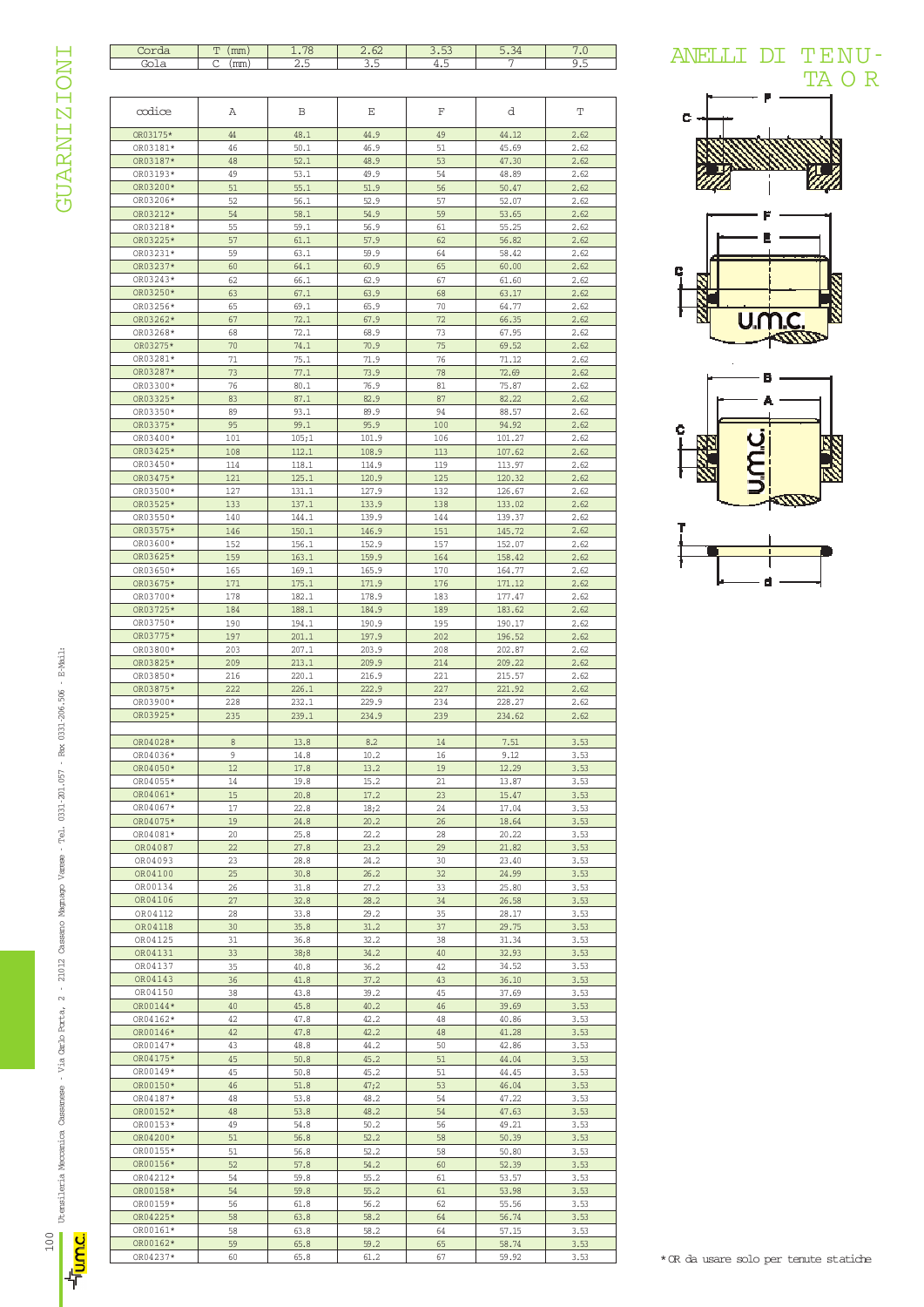## ANELLI DI TENU-





| Gola                 | $C$ ( $mm$ ) | 2.5            | 3.5            | 4.5        | 7                | 9.5          |
|----------------------|--------------|----------------|----------------|------------|------------------|--------------|
|                      |              |                |                |            |                  |              |
| codice               | Α            | В              | Ε              | F          | d                | Т            |
| OR00164*             | 61           | 66.8           | 61.2           | 67         | 60.33            | 3.53         |
| OR00165*             | 62           | 67.8           | 63.2           | 69         | 61.91            | 3.53         |
| OR04250*             | 64           | 69.8           | 64.2           | 70         | 63.09            | 3.53         |
| OR00167*<br>OR00168* | 64<br>65     | 69.8<br>70.8   | 64.2<br>66.2   | 70<br>72   | 63.50<br>65.09   | 3.53<br>3.53 |
| OR04262*             | 67           | 72.8           | 67.2           | 73         | 66.27            | 3.53         |
| OR00170*             | 67           | 72.8           | 67.2           | 73         | 66.68            | 3.53         |
| OR00171*             | 68           | 73.8           | 69.2           | 75         | 68.26            | 3.53         |
| OR04275*             | 70           | 75.8           | 71.2           | 77         | 69.44            | 3.53         |
| OR00173*<br>OR00174* | 70<br>72     | 75.8<br>77.8   | 72.2<br>72.2   | 77<br>78   | 69.85<br>71.44   | 3.53<br>3.53 |
| OR04287*             | 73           | 78.8           | 74.2           | 80         | 72.62            | 3.53         |
| OR00176*             | 74           | 79.8           | 74.2           | 80         | 73.03            | 3.53         |
| OR00177*             | 75           | 80.8           | 75.2           | 81         | 74.61            | 3.53         |
| OR04300*             | 76           | 81.8           | 77.2           | 83         | 75.80            | 3.53         |
| OR04312*             | 79           | 84.8           | 80.2           | 86         | 78.97            | 3.53         |
| OR04325*<br>OR04337* | 82<br>85     | 87.8<br>90.8   | 83.2<br>86.2   | 89<br>92   | 82.14            | 3.53         |
| OR04350*             | 89           | 94.8           | 89.2           | 95         | 85.32<br>88.50   | 3.53<br>3.53 |
| OR04362*             | 92           | 97.8           | 93.2           | 99         | 91.67            | 3.53         |
| OR04375*             | 95           | 100.8          | 96.2           | 102        | 94.84            | 3.53         |
| OR04387*             | 98           | 103.8          | 99.2           | 105        | 98.02            | 3.53         |
| OR04400*             | 101          | 106.8          | 102.2          | 108        | 101.2            | 3.53         |
| OR04412*             | 105          | 110.8          | 105.2          | 111        | 104.4            | 3.53         |
| OR04425*<br>OR04437* | 108<br>111   | 113.8<br>116.8 | 108.2<br>112.2 | 114<br>118 | 107.5<br>110.7   | 3.53<br>3.53 |
| OR04450*             | 114          | 119.8          | 115.2          | 121        | 113.9            | 3.53         |
| OR04462*             | 117          | 122.8          | 118.2          | 124        | 117.1            | 3.53         |
| OR04475*             | 120          | 125.8          | 121.2          | 127        | 120.2            | 3.53         |
| OR04487*             | 123          | 128.8          | 124.2          | 130        | 123.4            | 3.53         |
| OR04500*             | 127          | 132.8          | 127.2          | 133        | 126.6            | 3.53         |
| OR04512*             | 130          | 135.8          | 130.2          | 136        | 129.8            | 3.53         |
| OR04525*<br>OR04537* | 133<br>136   | 138.8<br>141.8 | 134.2<br>137.2 | 140<br>143 | 132.9<br>136.1   | 3.53<br>3.53 |
| OR04550*             | 140          | 145.8          | 140.2          | 146        | 139.3            | 3.53         |
| OR04562*             | 143          | 148.8          | 143.2          | 149        | 142.5            | 3.53         |
| OR04575*             | 146          | 151.8          | 146.2          | 152        | 145.6            | 3.53         |
| OR04587*             | 149          | 154.8          | 149.2          | 155        | 148.8            | 3.53         |
| OR04600*             | 152          | 157.8          | 153.2          | 159        | 152.0            | 3.53         |
| OR04625*             | 159          | 164.8          | 159.2          | 165        | 158.3            | 3.53         |
| OR04650*<br>OR04675* | 165<br>172   | 170.8<br>177.8 | 166.2<br>172.2 | 172<br>178 | 164.7<br>171.0   | 3.53<br>3.53 |
| OR04700*             | 178          | 183.8          | 178.2          | 184        | 177.4            | 3.53         |
| OR04725*             | 184          | 189.8          | 184.2          | 190        | 183.7            | 3.53         |
| OR04750*             | 190          | 195.8          | 191.2          | 197        | 190.1            | 3.53         |
| OR04775*             | 197          | 202.8          | 197.2          | 203        | 196.4            | 3.53         |
| OR04800*             | 203          | 208.8          | 204.2          | 210        | 202.8            | 3.53         |
| OR04825*             | 210          | 215.8          | 210.2          | 216        | 209.1            | 3.53         |
| OR04850*<br>OR04875* | 216<br>222   | 221.8<br>227.8 | 216.2<br>222.2 | 222<br>228 | 215.5<br>221.8   | 3.53<br>3.53 |
| OR04900*             | 229          | 234.8          | 229.2          | 235        | 228.2            | 3.53         |
| OR04925*             | 235          | 240.8          | 235.2          | 241        | 234.5            | 3.53         |
| OR04950*             | 241          | 246.8          | 242.2          | 248        | 240.9            | 3.53         |
| OR04975*             | 248          | 253.8          | 248.2          | 254        | 247.2            | 3.53         |
| OR41000*             | 254          | 259.8          | 254.2          | 260        | 253.6            | 3.53         |
| OR41050*<br>OR41100* | 266          | 271.8          | 267.2          | 273        | 266.27           | 3.53         |
| OR41150*             | 279<br>292   | 284.8<br>297.8 | 280.2<br>293.2 | 286<br>299 | 278.99<br>291.69 | 3.53<br>3.53 |
| OR41200*             | 304          | 309.8          | 305.2          | 311        | 304.39           | 3.53         |
| OR41300*             | 330          | 335.8          | 331.2          | 337        | 329.79           | 3.53         |
| OR41400*             | 355          | 360.8          | 356.2          | 362        | 355.19           | 3.53         |
| OR41500*             | 381          | 386.8          | 382.2          | 388        | 380.59           | 3.53         |
| OR41600*             | 405          | 410.8          | 406.2          | 412        | 405.26           | 3.53         |
| OR41700*             | 431          | 436.8          | 432.2          | 438        | 430.66           | 3.53         |
| OR41800*             | 456          | 461.8          | 457.2          | 463        | 456.06           | 3.53         |
| OR06150*             | 38           | 47.0           | 39             | 48         | 37.47            | 5.34         |
| OR06162*             | 41           | 50.0           | 43             | 52         | 40.65            | 5.34         |
| OR06175*             | 44           | 53.0           | 46             | 55         | 43.82            | 5.34         |
| OR06187*             | 47           | 56.0           | 49             | 58         | 47.00            | 5.34         |
| OR06200*             | 50           | 59.0           | 52             | 61         | 50.16            | 5.34         |
| OR06212*             | 53           | 62.0           | 55             | 64         | 53.34            | 5.34         |
| OR06225*             | 57           | 66.0           | 59<br>61       | 68         | 56.52            | 5.34<br>5.34 |
| OR06237<br>OR06250   | 60<br>63     | 69.0<br>72.0   | 64             | 70<br>73   | 59.69<br>32.87   | 5.34         |
| OR06262              | 66           | 75.0           | 68             | 77         | 66.04            | 5.34         |
| OR06275              | 69           | 78.0           | 71             | 80         | 69.22            | 5.34         |
| OR06287              | 73           | 82.0           | 74             | 83         | 72.39            | 5.34         |
| OR00178              | 75           | 84.0           | 76             | 85         | 74.63            | 5.34         |
| OR06300              | 76           | 85.0           | 77             | 86         | 75.57            | 5.34         |
| OR06312              | 79           | 88.0           | 81             | 90         | 78.74            | 5.34         |
| OR00181              | 80           | 89.0           | 81             | 90         | 79.77            | 5.34         |
| OR06325<br>OR06337   | 82<br>85     | 91.0<br>94.0   | 83<br>86       | 92<br>95   | 81.92<br>85.09   | 5.34<br>5.34 |
| OR06350              | 88           | 97.0           | 89             | 98         | 88.27            | 5.34         |
| OR00185              | 90           | 99.0           | 91             | 100        | 89.69            | 5.34         |
|                      |              |                |                |            |                  |              |

Corda T (mm) 1.78 2.62 3.53 5.34 7.0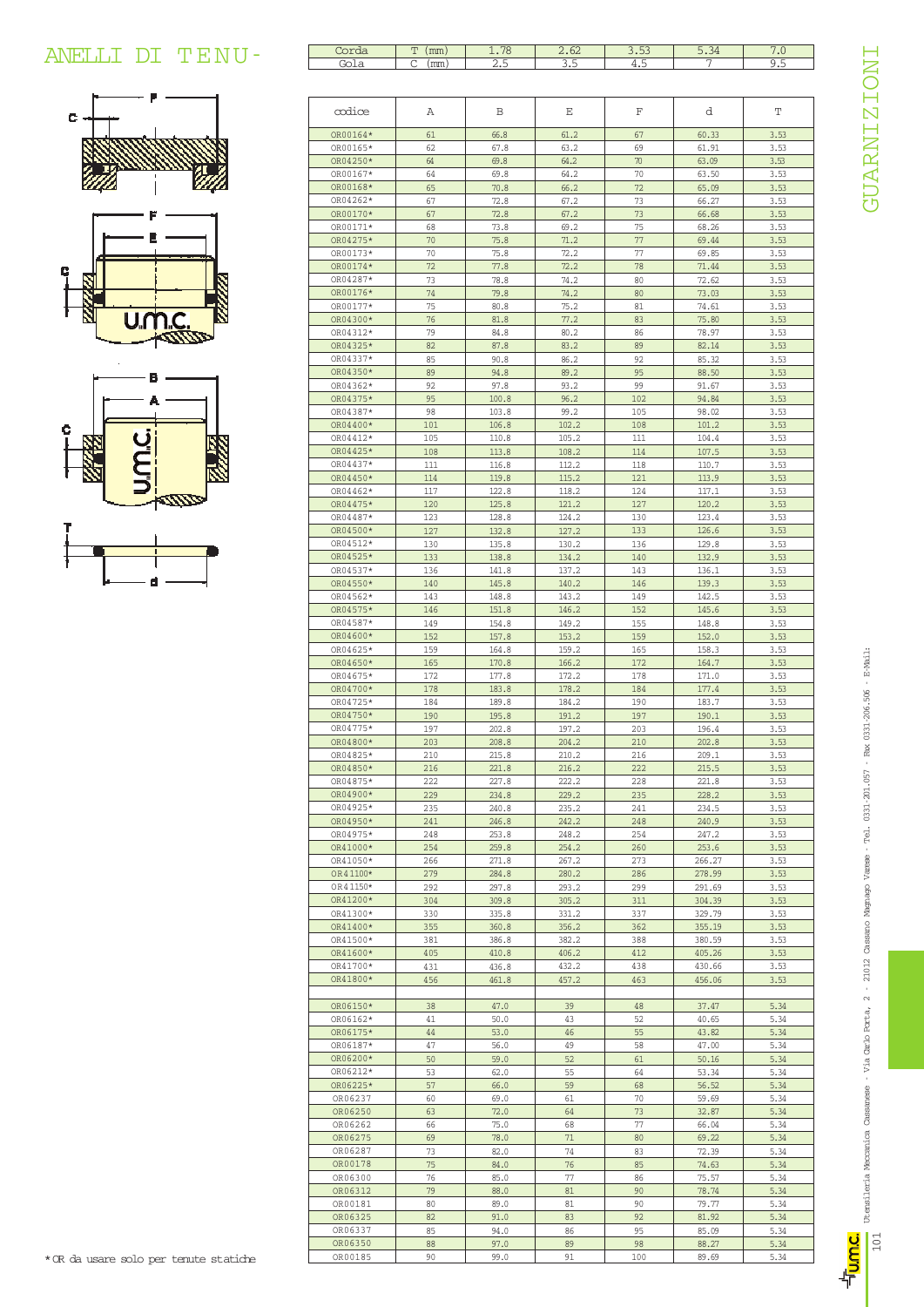## **GUARNIZIONI**

| Corda<br>Gola        | $T$ (mm)<br>$C$ (mm) | 1.78<br><u>2.5</u> | 2.62<br><u>3.5</u> | 3.53<br>4.5 | 5.34<br>7      | 7.0<br>9.5 |
|----------------------|----------------------|--------------------|--------------------|-------------|----------------|------------|
|                      |                      |                    |                    |             |                |            |
| codice               | Α                    | В                  | Ε                  | F           | d              | Т          |
| OR06362              | 92                   | 101.0              | 93                 | 102         | 91.44          | 5.34       |
| OR06375              | 95                   | 104.0              | 96                 | 105         | 94.62          | 5.34       |
| OR06387              | 98                   | 107.0              | 99                 | 108         | 97.79          | 5.34       |
| OR00189              | 100                  | 109.0              | 101                | 110         | 100.0          | 5.34       |
| OR06400              | 101                  | 110.0              | 102                | 111         | 101.0          | 5.34       |
| OR06412              | 104                  | 113.0              | 106                | 115         | 104.1          | 5.34       |
| OR06425              | 107                  | 116.0              | 109                | 118         | 107.2          | 5.34       |
| OR00193              | 110                  | 119.0              | 111                | 120         | 109.5          | 5.34       |
| OR06437              | 111                  | 120.0              | 112                | 121         | 110.5          | 5.34       |
| OR06450              | 114                  | 123.0              | 116                | 125         | 113.7          | 5.34       |
| OR00199*             | 118                  | 127.0              | 119                | 128         | 117.5          | 5.34       |
| OR00201*             | 121                  | 130.0              | 123                | 132         | 120.7          | 5.34       |
| OR00203*             | 124                  | 133.0              | 126                | 135         | 123.8          | 5.34       |
| OR00206*             | 127                  | 136.0              | 128                | 137         | 127.0          | 5.34       |
| OR00208*             | 130                  | 139.0              | 131                | 140         | 130.2          | 5.34       |
| OR00210*             | 134                  | 143.0              | 136                | 145         | 133.4          | 5.34       |
| OR00213*             | 137                  | 146.0              | 138                | 147         | 136.5          | 5.34       |
| OR00215*             | 140                  | 149.0              | 141                | 150         | 139.7          | 5.34       |
| OR00217*             | 143                  | 152.0              | 144                | 153         | 142.9          | 5.34       |
| OR00219*             | 146                  | 155.0              | 147                | 156         | 146.1          | 5.34       |
| OR00221*             | 150                  | 159                | 151                | 160         | 149.2          | 5.34       |
| OR06600*             | 152                  | 161                | 153                | 162         | 151.77         | 5.34       |
| OR06625*             | 158                  | 167                | 160                | 169         | 158.11         | 5.34       |
| OR06645*             | 165                  | 174                | 166                | 175         | 164.46         | 5.34       |
| OR06670*             | 171                  | 180                | 172                | 181         | 170.82         | 5.34       |
| OR06700*             | 177                  | 186                | 179                | 188         | 177.16         | 5.34       |
| OR06720*             | 184                  | 193                | 185                | 194         | 183.51         | 5.34       |
| OR06745*             | 190                  | 199                | 191                | 200         | 189.86         | 5.34       |
| OR06775*             | 196                  | 205                | 198                | 207         | 196.21         | 5.34       |
|                      |                      |                    |                    |             |                |            |
| OR06795*<br>OR06820* | 202                  | 211                | 204                | 213         | 202.56         | 5.34       |
|                      | 209                  | 218                | 211                | 220         | 208.91         | 5.34       |
| OR06850*             | 215                  | 224                | 217                | 226         | 215.26         | 5.34       |
| OR06870*             | 222                  | 231                | 223                | 232         | 221.61         | 5.34       |
| OR06895*             | 228                  | 237                | 230                | 239         | 227.96         | 5.34       |
| OR06920*             | 234                  | 243                | 236                | 245         | 234.31         | 5.34       |
| OR06945*             | 241                  | 250                | 242                | 251         | 240.66         | 5.34       |
| OR06975*             | 247                  | 256                | 249                | 258         | 247.01         | 5.34       |
| OR06995*             | 253                  | 262                | 255                | 264         | 253.36         | 5.34       |
| OR61050*             | 266                  | 275                | 268                | 277         | 266.06         | 5.34       |
| OR61100*             | 279                  | 288                | 280                | 289         | 278.76         | 5.34       |
| OR61150*             | 291                  | 300                | 293                | 302         | 291.46         | 5.34       |
| OR61200*             | 304                  | 315                | 306                | 315         | 304.16         | 5.34       |
| OR61300*             | 328                  | 337                | 329                | 338         | 327.56         | 5.34       |
| OR61400*             | 355                  | 364                | 357                | 366         | 354.96         | 5.34       |
| OR61500*             | 380                  | 389                | 382                | 391         | 380.36         | 5.34       |
| OR61600*             | 405                  | 414                | 407                | 416         | 405.26         | 5.34       |
| OR91700*             | 431                  | 440                | 432                | 441         | 430.66         | 5.34       |
| OR61800*             | 456                  | 465                | 458                | 467         | 456.06         | 5.34       |
| OR61900*             | 481                  | 490                | 483                | 492         | 481.41         | 5.34       |
| OR92000*             | 507                  | 516                | 508                | 517         | 506.81         | 5.34       |
| OR62100*             | 532                  | 541                | 534                | 543         | 532.20         | 5.34       |
|                      |                      |                    |                    |             |                |            |
| OR08450              | 114                  | 126                | 115                | 127         | 113.7          | 7.0        |
| OR00197              | 115                  | 127                | 116                | 128         | 114.7          | 7.0        |
| OR08462              | 117                  | 129                | 118                | 130         | 116.8          | 7.0        |
| OR08475              | 120                  | 132                | 123                | 135         | 120.0          | 7.0        |
| OR08487              | 123                  | 135                | 125                | 137         | 123.2          | 7.0        |
| OR00204              | 125                  | 137                | 126                | 138         | 124.6          | 7.0        |
| OR08500              | 126                  | 138                | 128                | 140         | 126.4          | 7.0        |
| OR08512              | 130                  | 142                | 131                | 143         | 129.5          | 7.0        |
| OR08525              | 133                  | 145                | 134                | 146         | 132;7          | 7.0        |
| OR00211              | 135                  | 147                | 136                | 148         | 134.5          | 7.0        |
| OR08537              | 136                  | 148                | 138                | 150         | 135.9          | 7.0        |
| OR08550              | 139                  | 151                | 141                | 153         | 139.1          | 7.0        |
| OR08562              | 142                  | 154                | 144                | 156         | 142.2          | 7.0        |
| OR08575              | 145                  | 157                | 148                | 160         | 145.4          | 7.0        |
| OR08587              | 149                  | 161                | 150                | 162         | 148.6          | 7.0        |
| OR08600              | 152                  | 164                | 153                | 165         | 151.8          | 7.0        |
| OR00223              |                      |                    |                    |             |                |            |
| OR08625              | 156<br>158           | 168<br>170         | 158<br>160         | 170<br>172  | 155.6<br>158.1 | 7.0<br>7.0 |
|                      |                      |                    |                    |             |                |            |
| OR00225              | 160                  | 172                | 161                | 173         | 159.5          | 7.0        |
| OR00226              | 162                  | 174                | 163                | 175         | 161.9          | 7.0        |
| OR08650              | 165                  | 177                | 166                | 178         | 164.5          | 7.0        |
| OR00228              | 167                  | 179                | 168                | 180         | 166.7          | 7.0        |
| OR00229              | 168                  | 180                | 170                | 182         | 168.3          | $7.0\,$    |
| OR08675              | 170                  | 182                | 172                | 184         | 170.8          | 7.0        |
| OR00231              | 175                  | 187                | 176                | 188         | 174.6          | 7.0        |
| OR08700              | 178                  | 190                | 179                | 191         | 177.2          | 7.0        |
| OR00233              | 180                  | 192                | 183                | 195         | 181.0          | 7.0        |
| OR08725              | 184                  | 196                | 185                | 197         | 183.5          | 7.0        |
| OR00235              | 188                  | 200                | 188                | 200         | 187.3          | 7.0        |
| OR08750              | 190                  | 202                | 191                | 203         | 189.9          | 7.0        |
| OR00237              | 194                  | 206                | 195                | 207         | 193.7          | 7.0        |
| OR08775              | 196                  | 208                | 198                | 210         | 196.2          | 7.0        |
|                      |                      |                    |                    |             |                |            |
| OR00239              | 200                  | 212                | 202                | 214         | 200.0          | 7.0        |









\* OR da usare solo per tenute statiche

卓